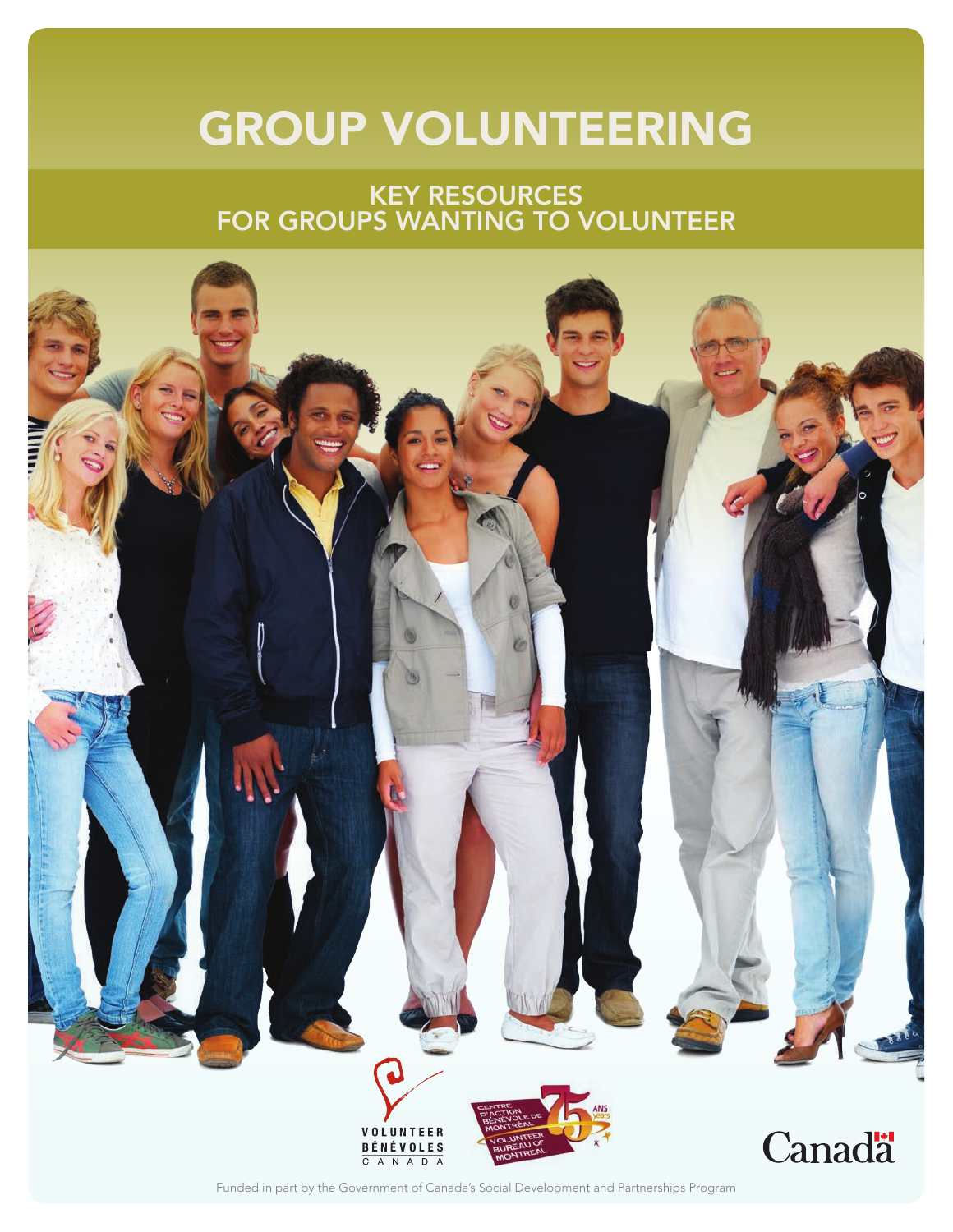

### *Contents*

| WHAT IS GROUP VOLUNTEERING?3                                   |
|----------------------------------------------------------------|
|                                                                |
|                                                                |
|                                                                |
| 2. MAKING A DIFFERENCE  5                                      |
|                                                                |
|                                                                |
|                                                                |
|                                                                |
| a. In what kind of activity do you prefer to be involved? 6    |
|                                                                |
| C.                                                             |
| d.                                                             |
|                                                                |
| a <sub>z</sub>                                                 |
| b. Get involved with the members of your group, and choose the |
|                                                                |
|                                                                |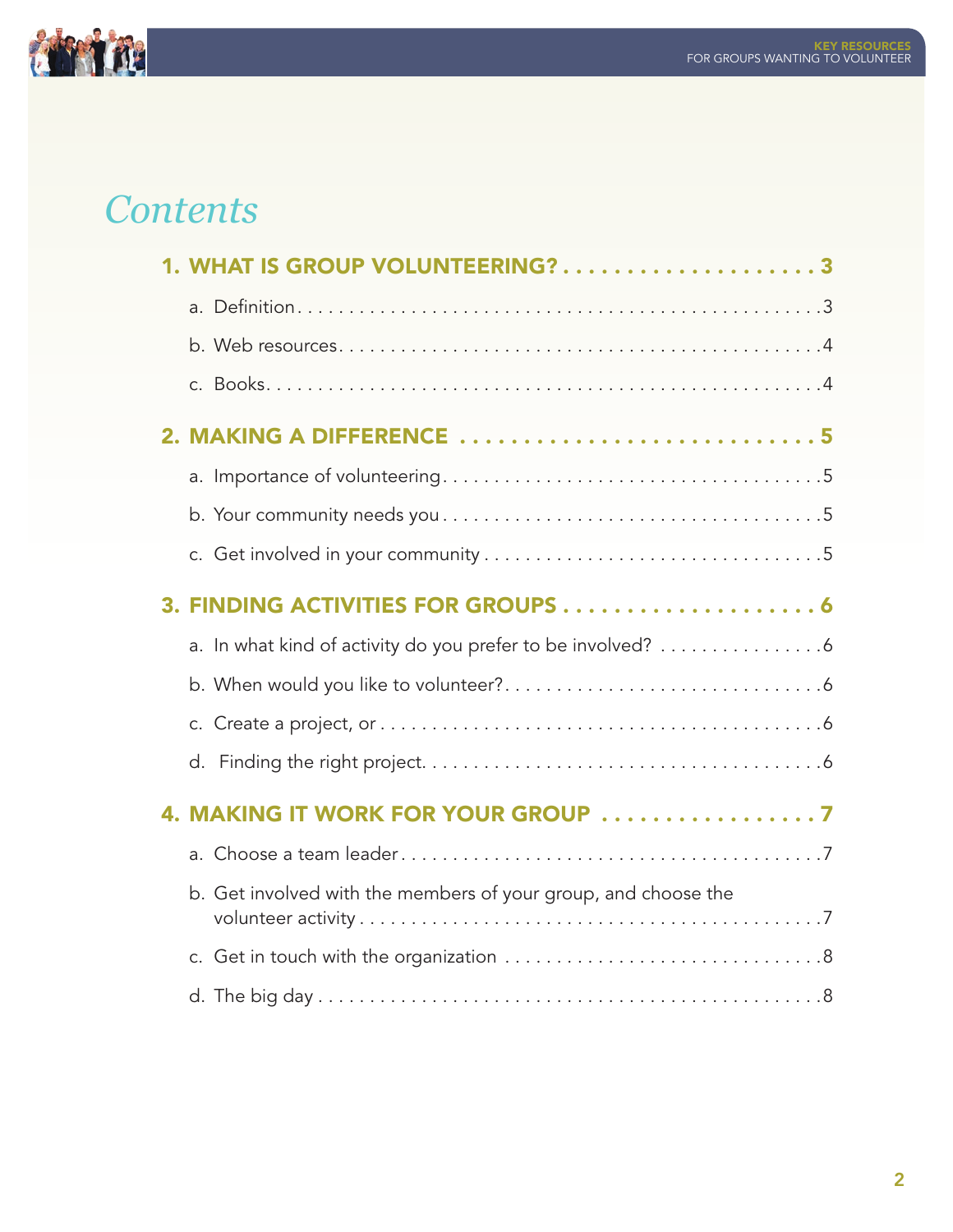<span id="page-2-0"></span>

### 1*What is Group Volunteering?*

#### **DEFINITION** A

Group volunteering involves engaging in a volunteer activity as a group, whether with friends, family, colleagues or acquaintances. Group volunteering can involve a specific project with a set timeframe, or it may involve an ongoing commitment shared by a group of volunteers.

Group volunteering can provide support and services in a community in a short timeframe, as it involves many people working together instead of individual volunteers involved in independent tasks.

### Examples of activities that may be carried out by groups:

- **helping to run a festival or walk-a-thon**
- cooking or serving meals and cleaning up afterwards in a shelter, a senior residence, or a house charity for children or families
- cooking or delivering hot meals to clients needing support services
- putting together packets or mailings
- **gardening (pulling weeds, planting, etc.)**
- sorting items from a food or clothing bank
- **cleaning or painting items, several walls, or an** entire facility
- an environmental project such as: cleaning a beach, a field, a river bank, or an alley, or Earth Day projects
- any activity that can be done by simple, repetitive action, like cutting fabric or paper from a form
- organizing an activity for seniors or children
- **Perior** preparing baskets for adolescent mothers
- **teaching computer skills to seniors or children**
- wrapping gifts for children for the holidays
- **Parth** preparing Christmas baskets
- preparing back-to-school bags for children
- supervising or leading activities for children, adolescents, families, or seniors
- sorting food, toys, clothes, supplies or materials
- painting or cleaning-up shelters or senior residences
- **teaching computer skills to seniors or children**
- Collections are another great way to harness the collective power of your group. Opportunities abound in every season: food drives in the summer, gift drives for the holidays, back-to-school collections in August. Collections are easy to coordinate year-round, and are especially good when people may have erratic schedules (during the holidays or summer) and cannot easily participate in a hands-on project.
- **Skills-based volunteering is the practice of** using work-related knowledge and expertise in a volunteer opportunity. Examples of skillsbased volunteering include: accountants organizing tax clinics, lawyers organizing legal clinics, gardeners helping in senior's residences or shelters.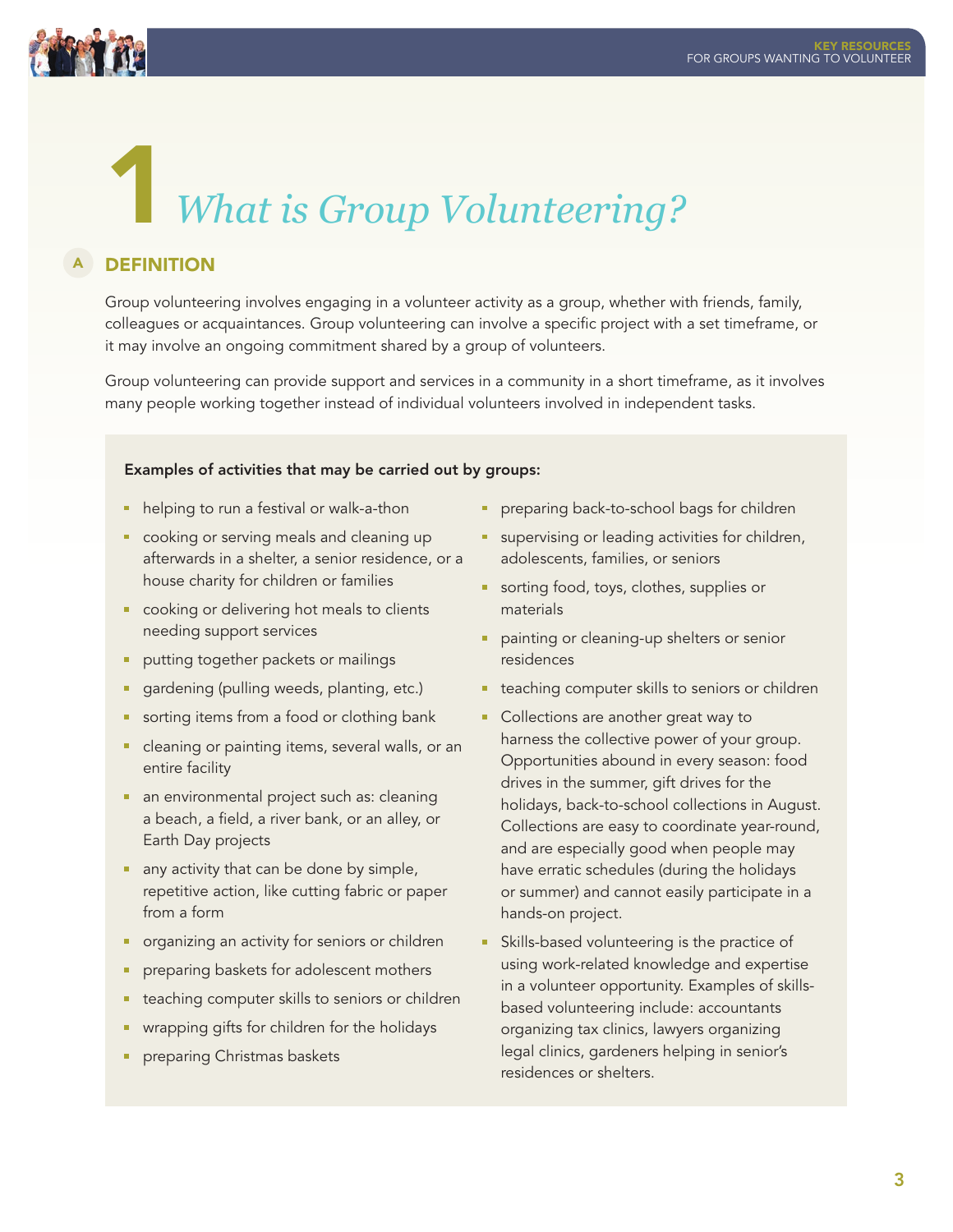<span id="page-3-0"></span>

#### Suggestions for where to start:

- contact your local volunteer centre;
- **IDOM** for events held by local non-profit organizations, charities, and schools;
- or ask group members to contact organizations working for a cause to which they feel connected or attracted. They can ask about potential group volunteering activities.

Sometimes organizations who do not already receive groups of volunteers are willing to create special projects or activities for groups, depending on the number of participants and their available dates.

### B WEB RESOURCES **CONTAINS IN THE CONTROL**

[http://www.coyotecommunications.com/](http://www.coyotecommunications.com/volunteer/groups.shtml) volunteer/groups.shtml

[http://www.givingandvolunteering.ca/](http://www.givingandvolunteering.ca/files/giving/en/reports/understanding_volunteers.pdf)  files/giving/en/reports/understanding\_ volunteers.pdf

http://www.volunteernwt.ca/resources/ [resource\\_manuals/Book%201%20Understand](http://www.volunteernwt.ca/resources/resource_manuals/Book%201%20Understand-final.pdf)final.pdf

[http://www.handsonnetwork.org/](http://www.handsonnetwork.org/nationalprograms/neighboring) nationalprograms/neighboring

[Creating group projects](https://volunteer.ca/content/points-light-foundation-creating-group-projects)

[Group Volunteering – Team Leader Handbook](https://volunteer.ca/content/vmb-group-volunteering-team-leader-handbook)

[Creating opportunities to serve](https://volunteer.ca/content/hands-network-creating-opportunities-serve)

### **BOOKS**

Make a Difference: America's guide to volunteering and community service, by Arthur I. Blaustein. Published by Jossey-Bass, 2003. The Challenge of community service.

Leadership in Volunteer Groups: The essential guide for leadership & organization within any volunteer group, byy Robert C. Tretter.

They will know us by our love: Service ideas for small groups. By Group Publishing Inc., 2007. Serving your community.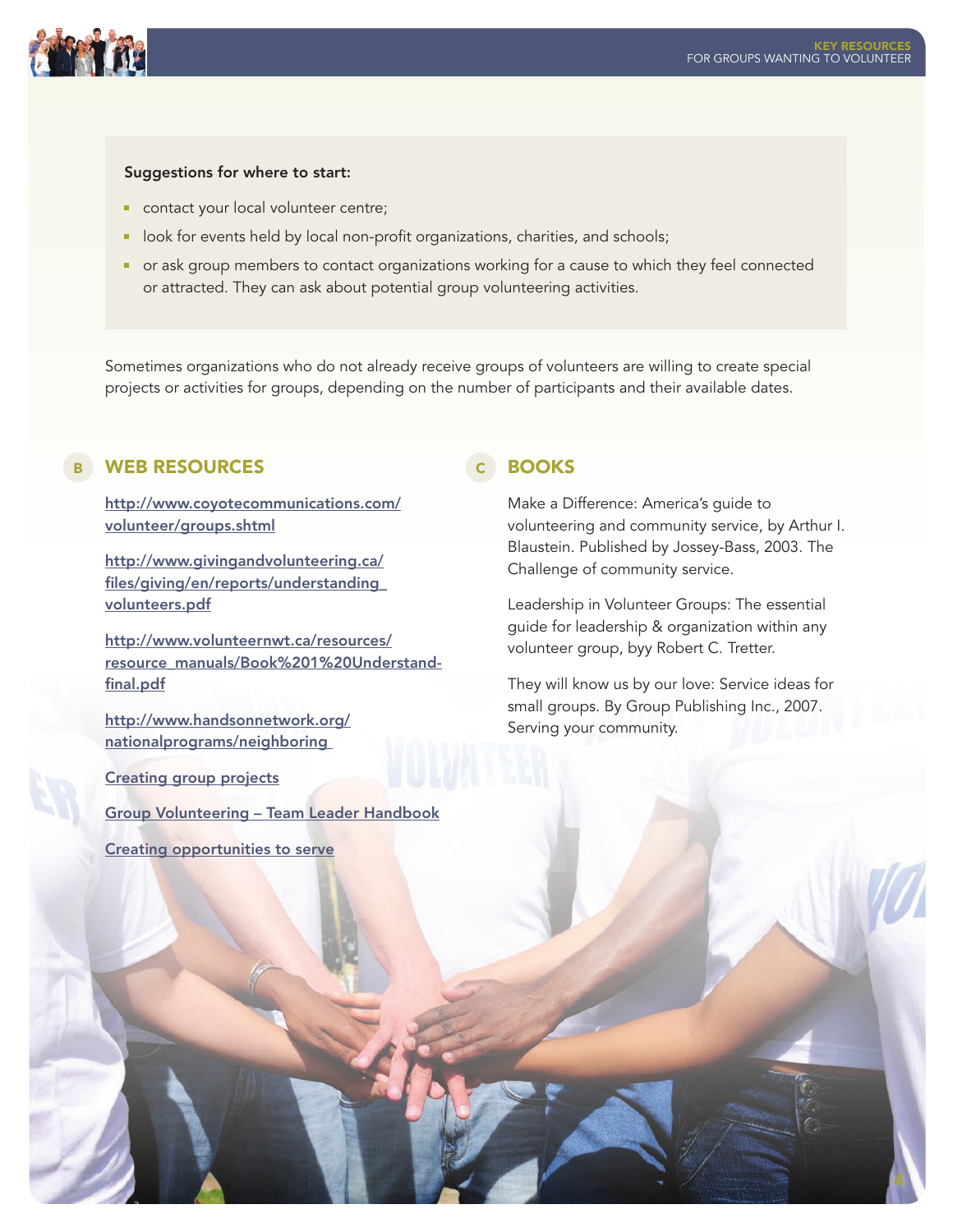<span id="page-4-0"></span>

# 2 *Making a difference*

Volunteering as an individual or in a group is a great way to have an impact in your community. By offering your time, energy, ideas, creativity, and compassion, you are able to make a difference in the lives of individuals or the overall quality of life in the community.

- A **IMPORTANCE OF VOLUNTEERING:** Volunteering is a two-way street. Of course, specific individuals and society as a whole benefit from this type of involvement. But as a volunteer, you also can benefit in various ways, from acquiring specific skills or knowledge, to gaining confidence, to feeling better both physically and psychologically. When people volunteer together, there are additional benefits related to their group's cohesiveness. Finally, citizens who are actively engaged in their communities contribute to the overall health of our society.
- **B** YOUR COMMUNITY NEEDS YOU: By supporting community organizations, volunteers help to meet community needs and can help identify problems and seek solutions.

#### Some community needs that volunteering helps meet:

- Poverty and homelessness: by volunteering at a local food bank or homeless shelter, you help alleviate suffering on an immediate basis, but you can also put your energy towards improving the situation. The first step is to understand the social problem and practical experience is a great teacher.
- **Health and safety needs: volunteers can participate in cleaning up or renovating playgrounds,** alleyways, and parks, thereby improving the quality of life for everyone who lives in the neighbourhood. If you plant trees, you are contributing both ecologically and aesthetically to the broader community.
- **In** Isolation of seniors: volunteers who prepare and deliver hot meals to their fellow citizens living with a loss of autonomy help to not only take care of the nutritional needs of the beneficiaries, but also provide much-needed human contact.

C GET INVOLVED IN YOUR COMMUNITY: You are part of your community. Volunteering is one of the ways you can improve the quality of life in the short term and have a stake in how your community evolves.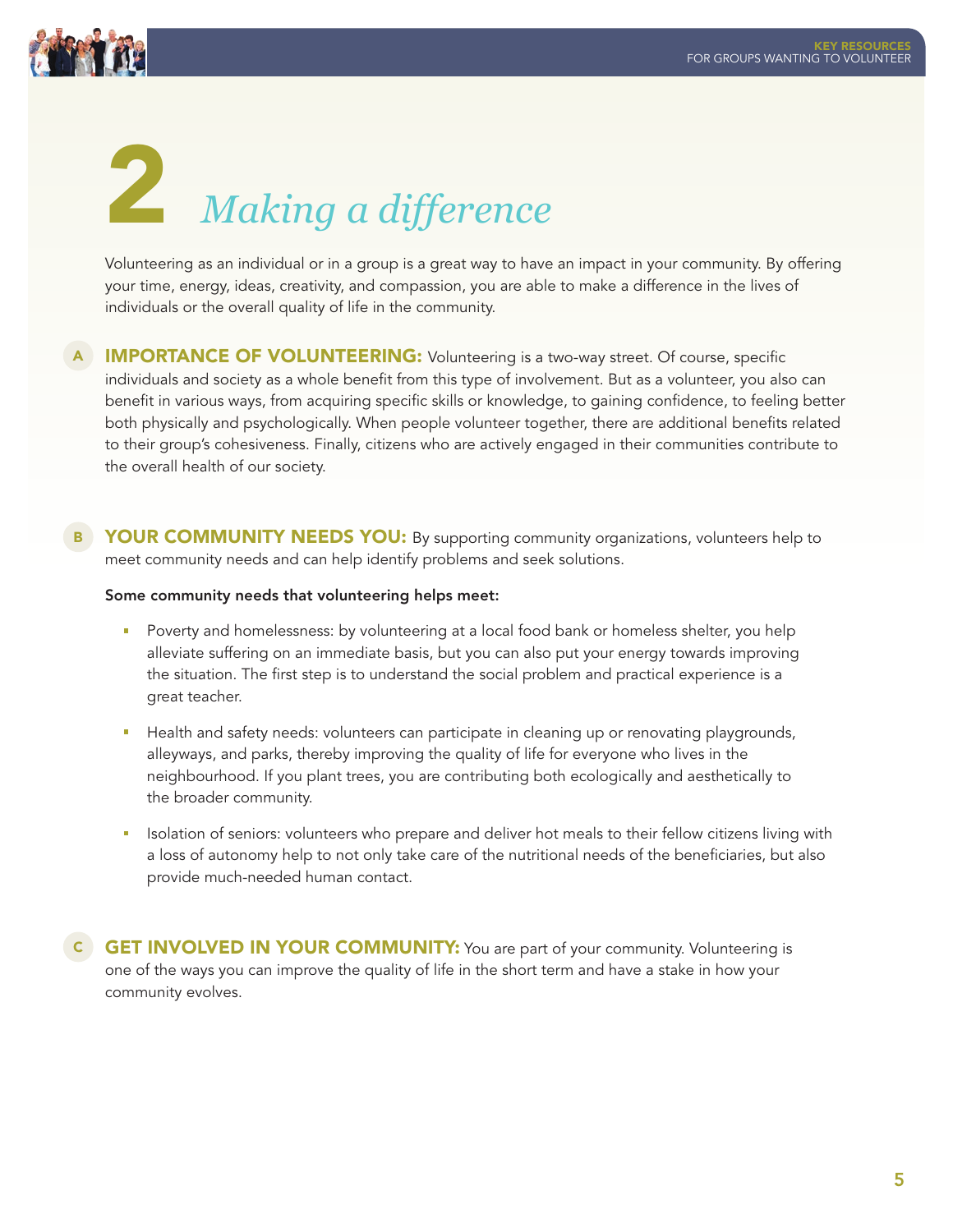<span id="page-5-0"></span>

### 3 *Finding activities for groups*

- A WHAT KIND OF ACTIVITIES DO YOU ENJOY? Working with children, cooking, baking, serving meals, helping seniors, gardening, sorting items, organizing or animating activities for seniors or children, cleaning up, working in an environmental project, helping to run a festival?
- B WHEN WOULD YOU LIKE TO VOLUNTEER? Once a week, once a year, half a day, a short-term activity, in the evenings, on weekends, after working hours, periodically, seasonally?

### **OCCASIONAL**

Friends, family, colleagues or acquaintances

Opportunities that are suitable for incorporating occasional group volunteering include:

- **Holiday events**
- $\overline{\phantom{a}}$ Seasonal activities
- Annual events  $\mathbf{r}$
- m, Special or fundraising events

### FLEXIBLE

This option allows groups to volunteer on a regular, consistent schedule that can be adjusted according to the group's preferences.

### ONGOING

This option supports groups who volunteer consistently at a fixed day and time for a specific period of time.

This is ideal for organizations that rely heavily on volunteers for specific tasks and are dependent on volunteers during specific hours, e.g. food or clothing banks, shopping outings, community meals, or Meals on Wheels.

- **C CREATE A PROJECT:** one way to volunteer as a group is to create a project that suits the needs of a particular organization. Thus, both parties can combine their availability and create a specific activity.
- **D** FINDING THE RIGHT PROJECT: be open to new experiences: adventure, human connection, spiritual growth, maturing, and learning. Request help from volunteer centers to find opportunities. Do your research. Discuss your project with family, friends, colleagues and community members.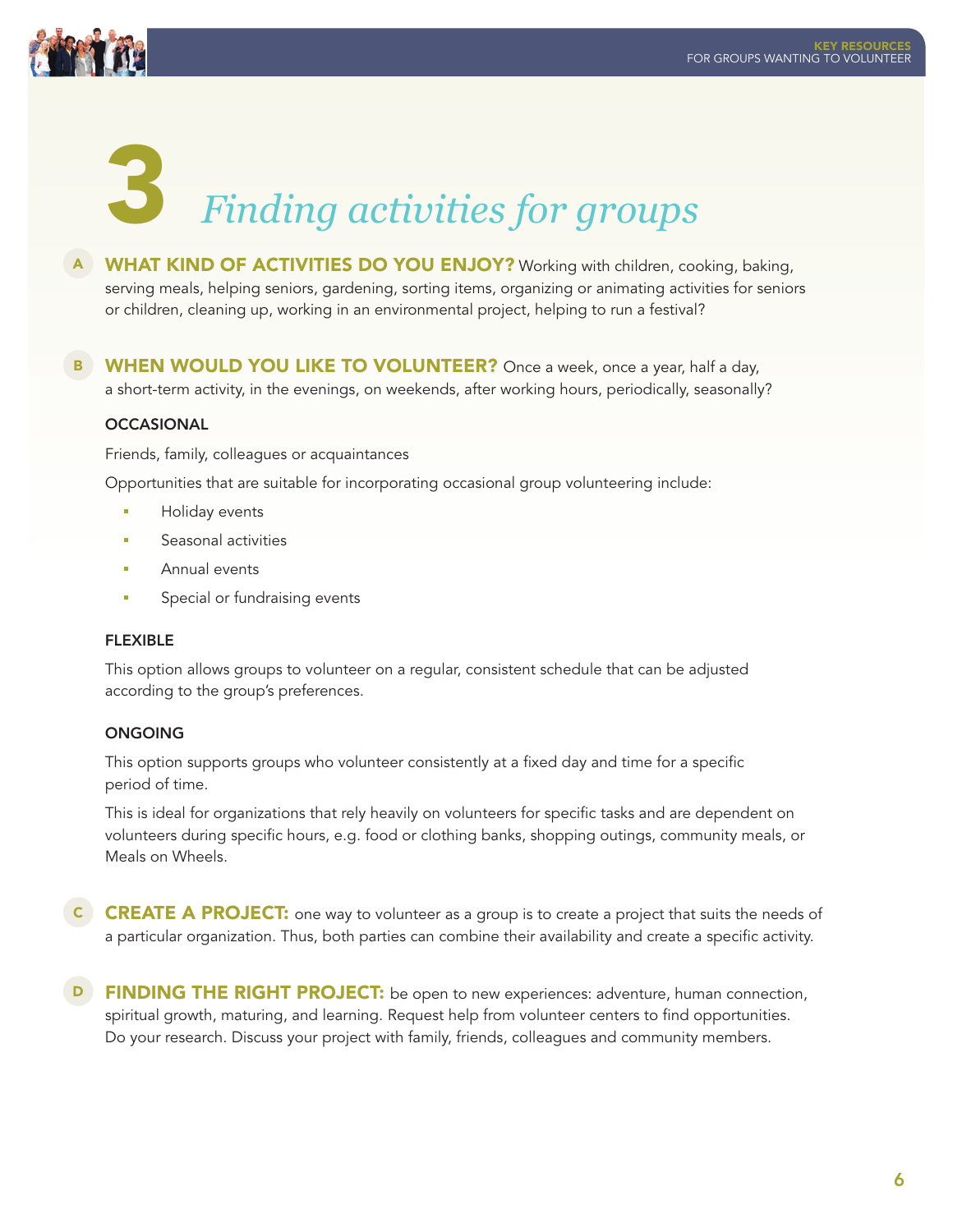<span id="page-6-0"></span>

## 4 *Making it work for your group*

### A CHOOSE A TEAM LEADER:

- Someone in the group needs to be responsible for filling out application forms, and act as the  $\mathbf{u}$ primary group contact and deliverer of information. The organization may ask this person to complete a Waiver of Liability form.
- **The group leader should receive all communications on behalf of the group regarding volunteering,** and he or she is responsible for communicating with all group members. This individual also attends any orientations sessions required before volunteering, and communicates information from this orientation to other members.

### B GET INVOLVED WITH THE MEMBERS OF YOUR GROUP, AND CHOOSE THE volunteer activity:

**Survey your group members and their interests. This will help you choose a suitable volunteer** activity, and ensure that everyone has a positive experience in which their expectations are met.

The hardest part is finding an appropriate group volunteering activity. To get started:

- contact your local volunteer center;
- **E** check on-line matching programs;
- **COLACCE 15 CONTEGE** contact local schools (schools boards usually list schools on their websites);
- **IDUA:** look for events held by local non-profit organizations;
- **a** ask group members to contact non-profit organizations that work on a cause that interests them or where they know someone, to ask about potential group volunteering activities.

### Web resources:

<http://www.idealist.org/> connects people, organizations, and resources. This site compiless resources on local and global volunteering

<http://www.volunteermatch.org/> provides volunteer opportunities

[Volunteer Canada](http://volunteer.ca/home) lists volunteer centres across the country and also has resources for family volunteering and corporate volunteering

<http://www.getvolunteering.ca/> Manulife Financial has partnered with Volunteer Canada and Getinvolved to help volunteers and organizations connect